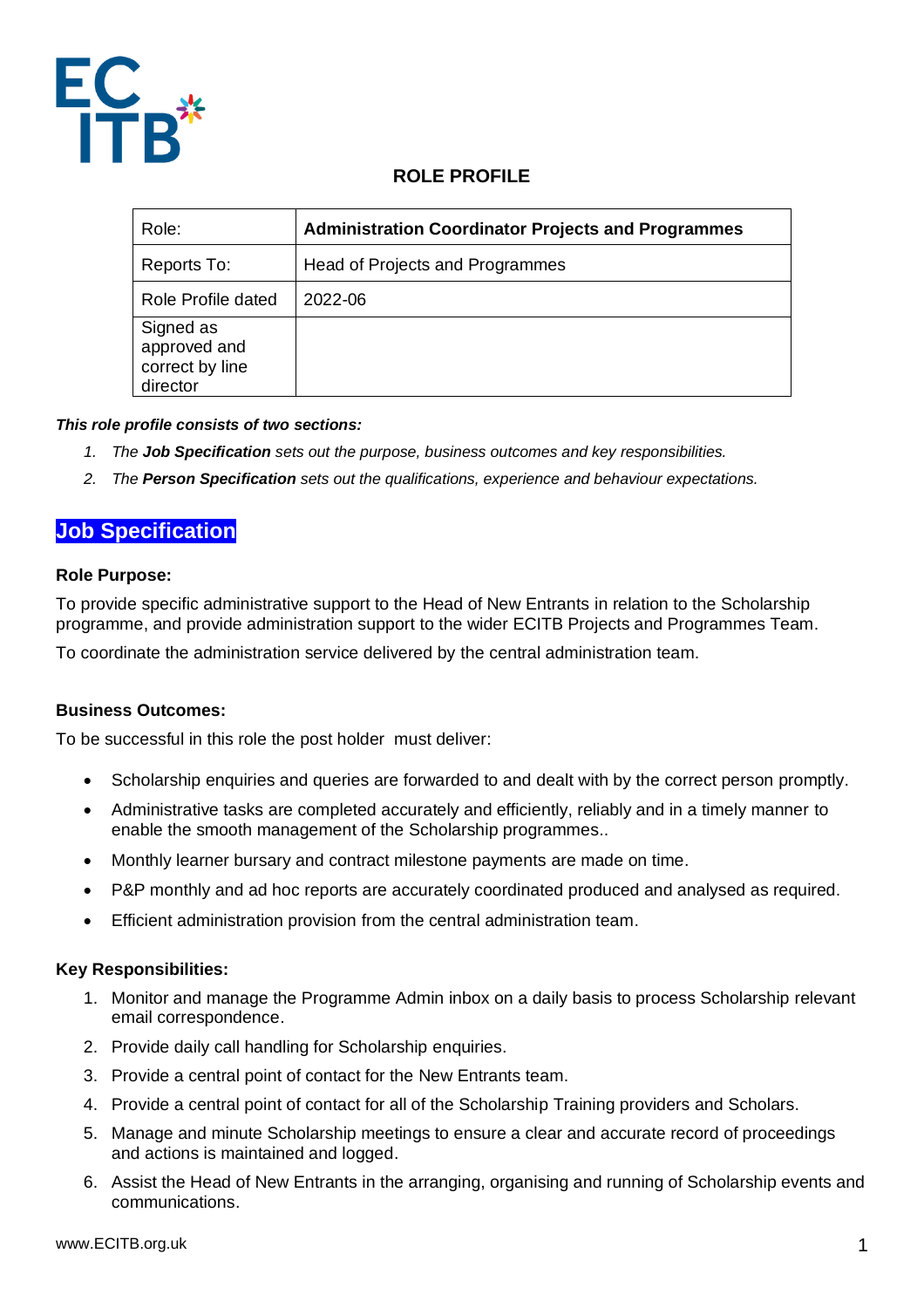- 7. Coordinate and produce ad hoc reports to Head of New Entrants and Head of Projects and Programmes and other P&P team members as required, detailing:
	- Programme completion rates,
	- Learner numbers by cohort and centre,
	- Work experience interventions,
	- Progression including destinations,
	- Scholarship contract and bursary financial updates and forecasts to enable accurate reporting by the New Entrants team.
- 8. Coordinate and amend New Entrant team SOPs in conjunction with the team to ensure that they reflect current practise at all times.
- 9. Ensure administrative tasks as assigned are completed accurately and efficiently, reliably and in a timely manner.
- 10. Coordinate the monthly learner bursary payments.
- 11. Coordinate the contract milestone payments
- 12. Provide administrative support to the Project Board teams in respect of reports and data.
- 13. Provide administrative support to the wider Projects and Programmes team as required.
- 14. Coordinate the administration delivered by other administrators to ensure adequate holiday cover, consistent reporting style, prompt issue resolution, and that other similar matters are dealt with constructively. In particular post is processed and incoming telephone calls are managed through holidays.
- 15. Provide support to a small central ECITB administration team as required. This may include processing physical mail at the Hemel Hempstead office, answering incoming calls and supporting administrator colleagues where necessary.
- 16. Other responsibilities as may reasonably be assigned to you

## **Role dimensions**

- The role is office based and operates a hybrid model of working with 3 days p/week in the office and 2 days p/week at home.
- Reasonable flexibility of working arrangements is required. Travel throughout the UK to support meetings may be required which could, on occasion, necessitate extended hours and nights away from home.
- No budgetary or managerial responsibility.

## **Person Specification**

#### **Experience & Qualifications**

- 1. GCSE level of education (at Grade C or above) or equivalent including Maths & English. IT literacy is essential.
- 2. Minimum 12 months related experience and/or training; or other equivalent combination of education and experience.
- 3. Excellent work organisation skills, ability to prioritise, and meet deadlines.
- 4. Reasoning ability to understand routine instruction whether verbal or written.
- 5. Ability to write routine correspondence. Ability to effectively give information clearly to customers, clients, and other employees of the organisation.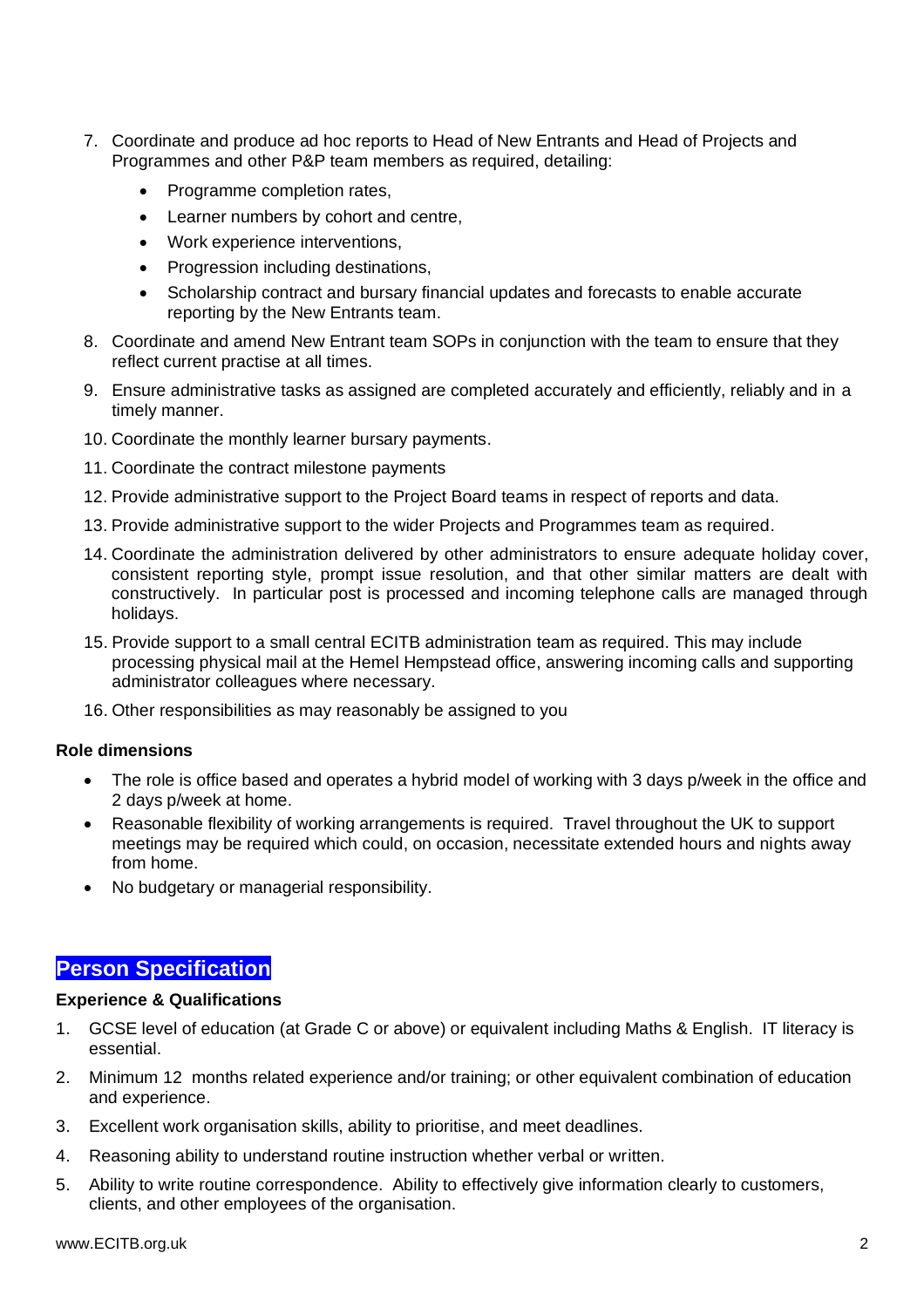- 6. Be able to set up Excel spreadsheet formulae and be competent in the setting up of CRM views
- 7. Problem solving ability to handle non-routine situations that arise.
- 8. Excellent interpersonal skills to build positive relationships with colleagues.
- 9. Good customer relationship skills

#### **Core Competences**

*These competences apply to everyone working for the ECITB. They represent the behaviours that promote individual and corporate success and high achievement. They should be read in the context of each individual job and take account of the job's scope and level of responsibility and complexity.* 

#### **1. Business Acumen**

Understands general business and financial concepts. Understands the ECITB and the ECI business, and uses both general and specific knowledge to make appropriate judgements in decision making and dealing with employers and other stakeholders.

#### **2. Delivering quality results**

Maintains a high level of commitment to personally getting things done. Delivers results and takes personal responsibility for achieving outcomes. Works effectively with little direction, and is dependable and responsible. Strives for high quality and effective outcomes. Finishes what is started and demonstrates persistence.

#### **3. Customer Focus**

Understands that customers are internal and external. Understands customer business needs and provides appropriate solutions. Anticipates, listens to and values customers' needs, suggestions and feedback. Ensures own work output is aligned with customer (internal or external) and stakeholder needs and anticipates future requirements.

## **4. Planning & Organising**

Demonstrates effective organising and planning skills according to organisational and role needs by defining objectives and anticipating needs and priorities. Sets and achieves realistic goals and effectively anticipates deadlines and delivers required results. Where required, liaises with colleagues to use available resources effectively to simultaneously handle several projects. Demonstrates good time management and prioritising skills to handle multiple tasks and deadlines, and develops contingency plans in anticipation of possible obstacles. Constructs realistic time frames for completion and monitors progress. Is able to effectively manage own time and where required, the time of others.

## **5. Teamwork and Collaboration**

Works effectively and collaborates with others toward a common goal. Able to build and maintain cooperative work relationships with others, and values others' input. Completes own tasks for group projects in a timely and responsible manner and directly contributes to reaching the group goal. Assists others to support the group goals.

## **6. Problem Solving**

Demonstrates sound ability to analyse and solve problems within scope of role, through careful rational evaluation of information, and consideration of possible alternatives and consequences. Capable of generating or contributing to effective solutions to problems. Avoids making snap decisions with little or no sound rationale. Able to apply analytical and creative skills depending on the nature of the problem, and persistence to work at the problem until it is resolved.

## **7. Leadership, taking responsibility**

This is both leading others and self-leadership. Regardless of the personal level of seniority, is an active member of the team, taking responsibility, communicating and respecting others' opinions, recognizing opportunities to help out, and offering to take initiative to get things done. Setting a good standard for others to follow. Understanding the organisation's culture and people so that taking initiative is effective i.e.